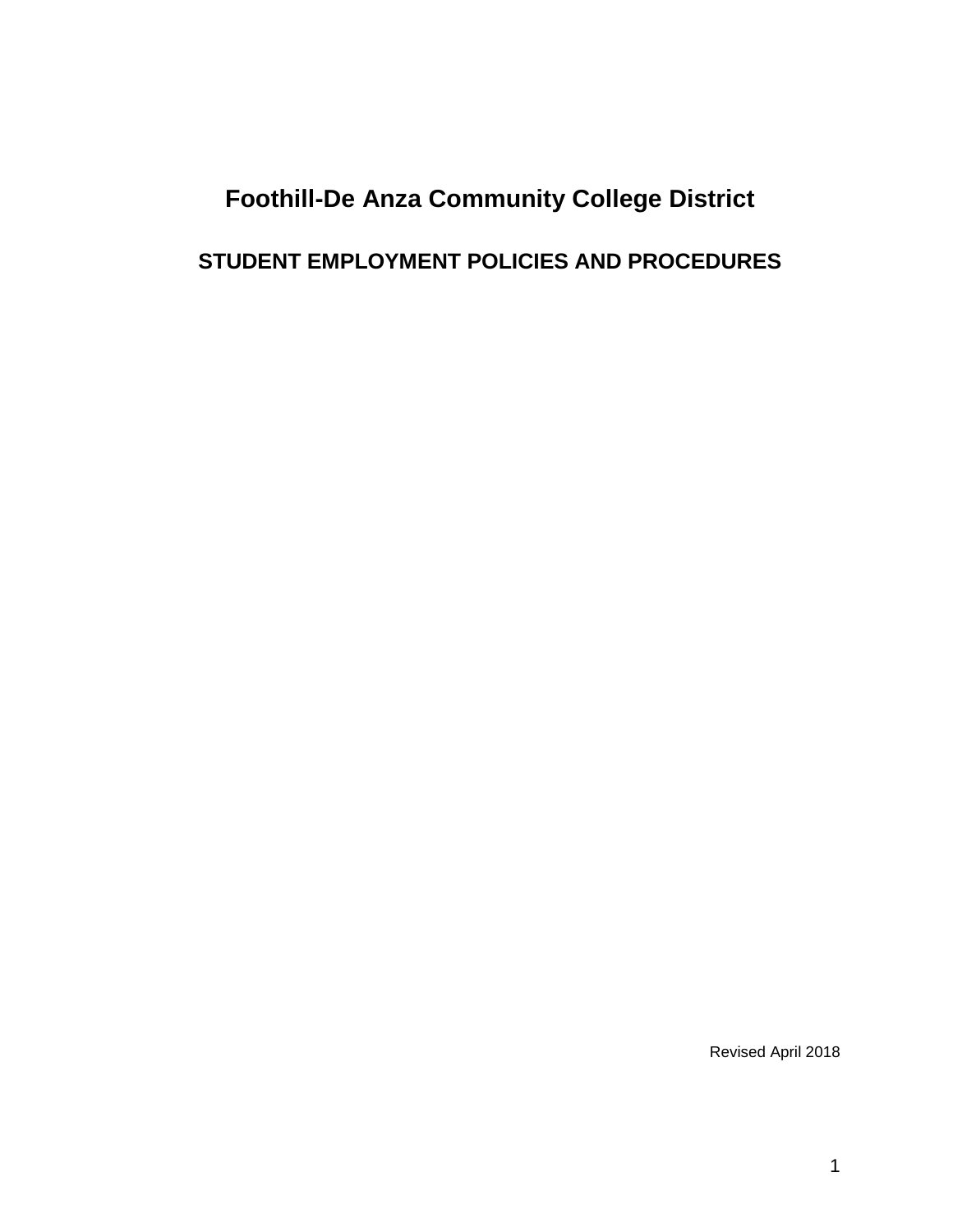## **Foothill-De Anza Community College District**

De Anza College 21250 Stevens Creek Boulevard Cupertino, CA 95014

> Foothill College 12345 El Monte Road Los Altos Hills, CA 94024

### **Board of Trustees**

Laura Casas Pearl Cheng Peter Landsberger Bruce Swenson Gilbert Wong Student Trustees Appointed Annually

#### **District Chancellor**

Judy C. Miner

## **Presidents**

Brian Murphy De Anza College Thuy Thi Nguyen, Foothill College

#### **Financial Aid Managers**

Lisa Mandy, Director of Financial Aid and Scholarships, De Anza College Kevin Harral, Director of Financial Aid and Scholarships, Foothill College

It is the policy of the Foothill-De Anza Community College District not to discriminate on the basis of race, sex, physical handicap, religion, color, creed, national origin or age in any of its educational and employment programs, activities, policies, practices and procedures.

Contents of this document are subject to change.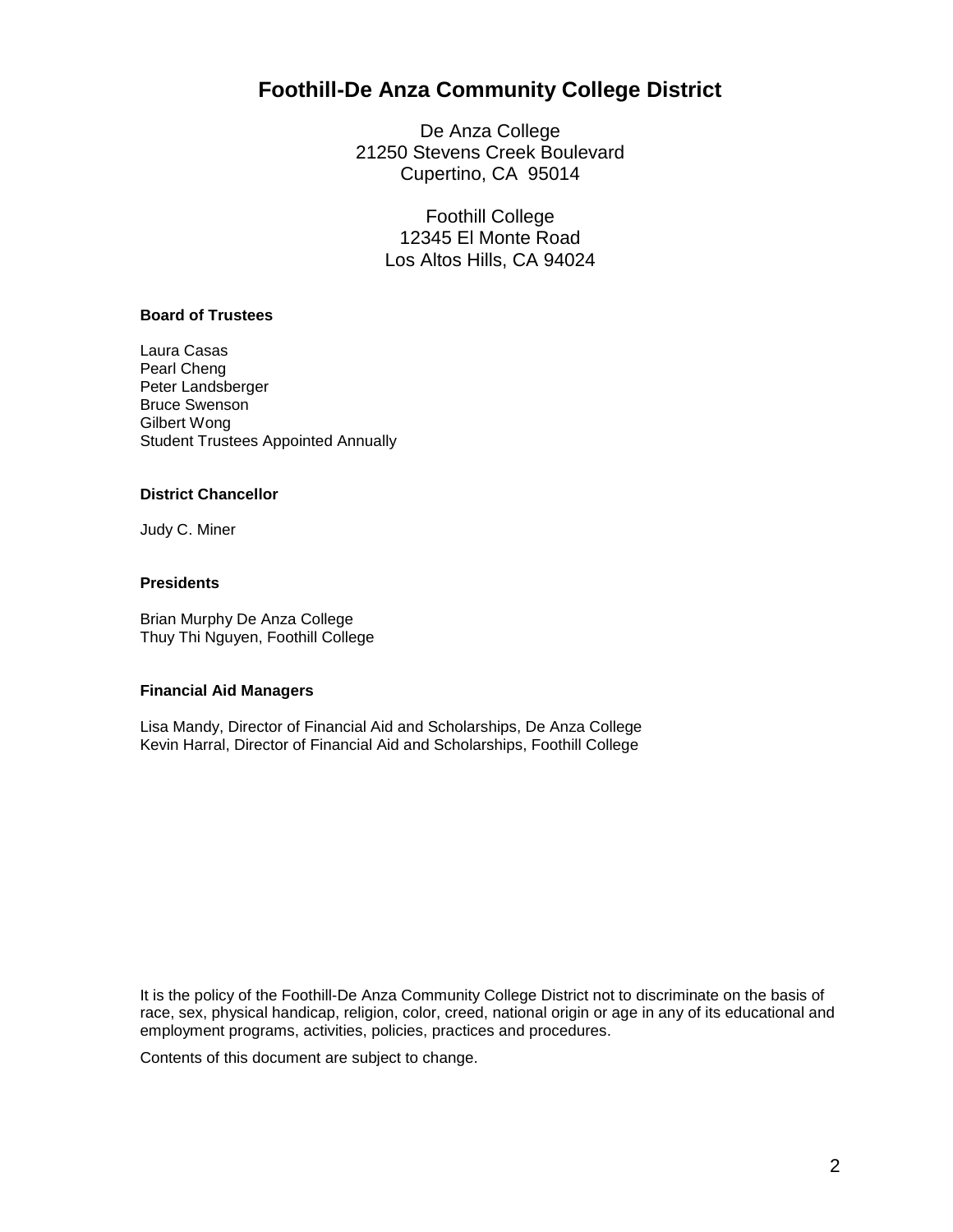## **TABLE OF CONTENTS**

| L     |                                                          |  |  |  |
|-------|----------------------------------------------------------|--|--|--|
| П.    |                                                          |  |  |  |
| Ш.    |                                                          |  |  |  |
| IV.   |                                                          |  |  |  |
| V.    | A.<br>B.                                                 |  |  |  |
| VI.   | C.<br>D.<br>Е.<br>Е.<br>G.<br>Н.<br>L.<br>J.<br>Κ.<br>L. |  |  |  |
| VII.  | А.<br>В.<br>D.<br>Е.<br>F.                               |  |  |  |
| VIII. |                                                          |  |  |  |
| IX.   | А.<br>В.                                                 |  |  |  |
| Χ.    | А.<br>В.<br>C.                                           |  |  |  |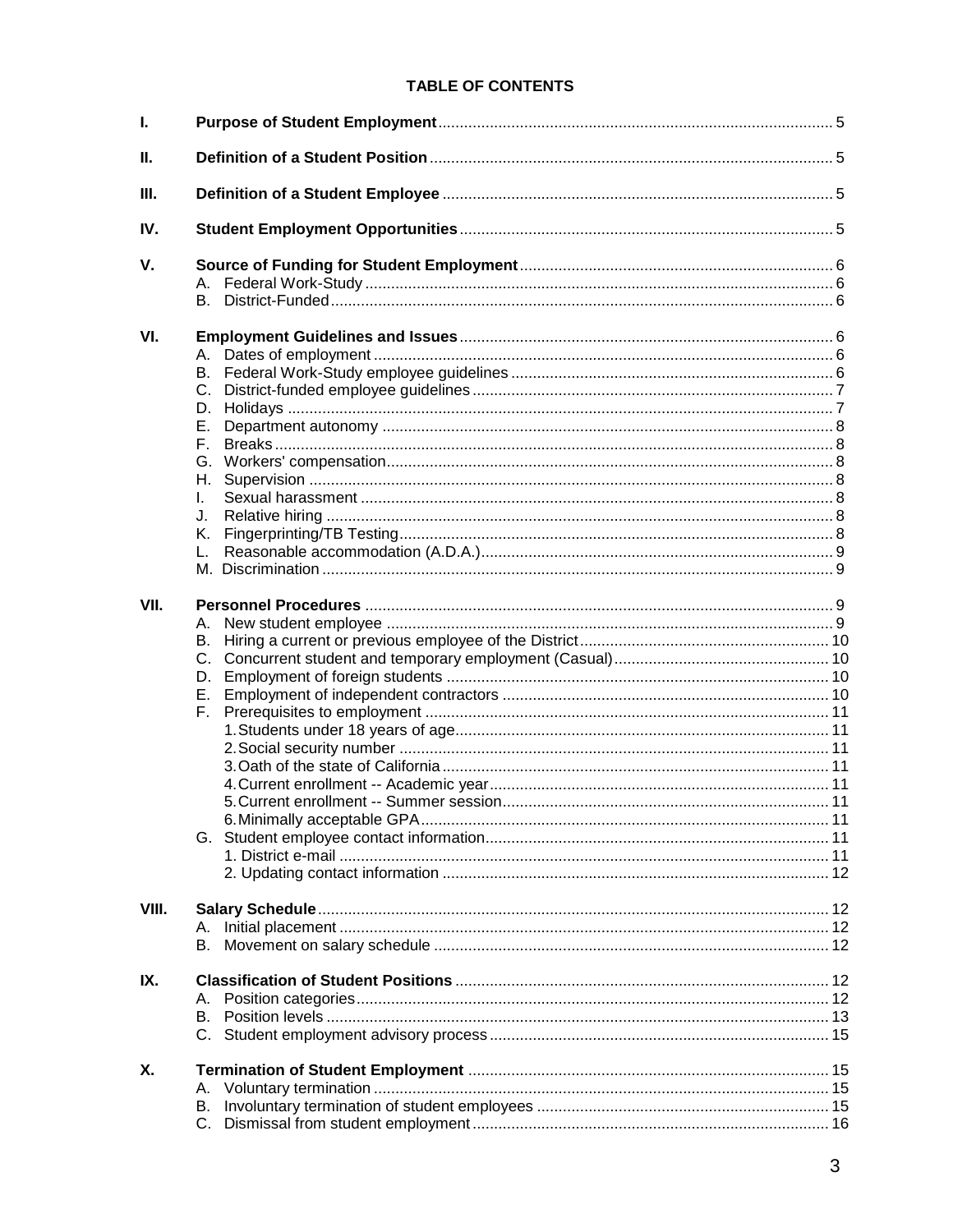| XIV. |  |  |
|------|--|--|
| XII. |  |  |
|      |  |  |
|      |  |  |
|      |  |  |
|      |  |  |
|      |  |  |
|      |  |  |
|      |  |  |
|      |  |  |
| XI.  |  |  |
|      |  |  |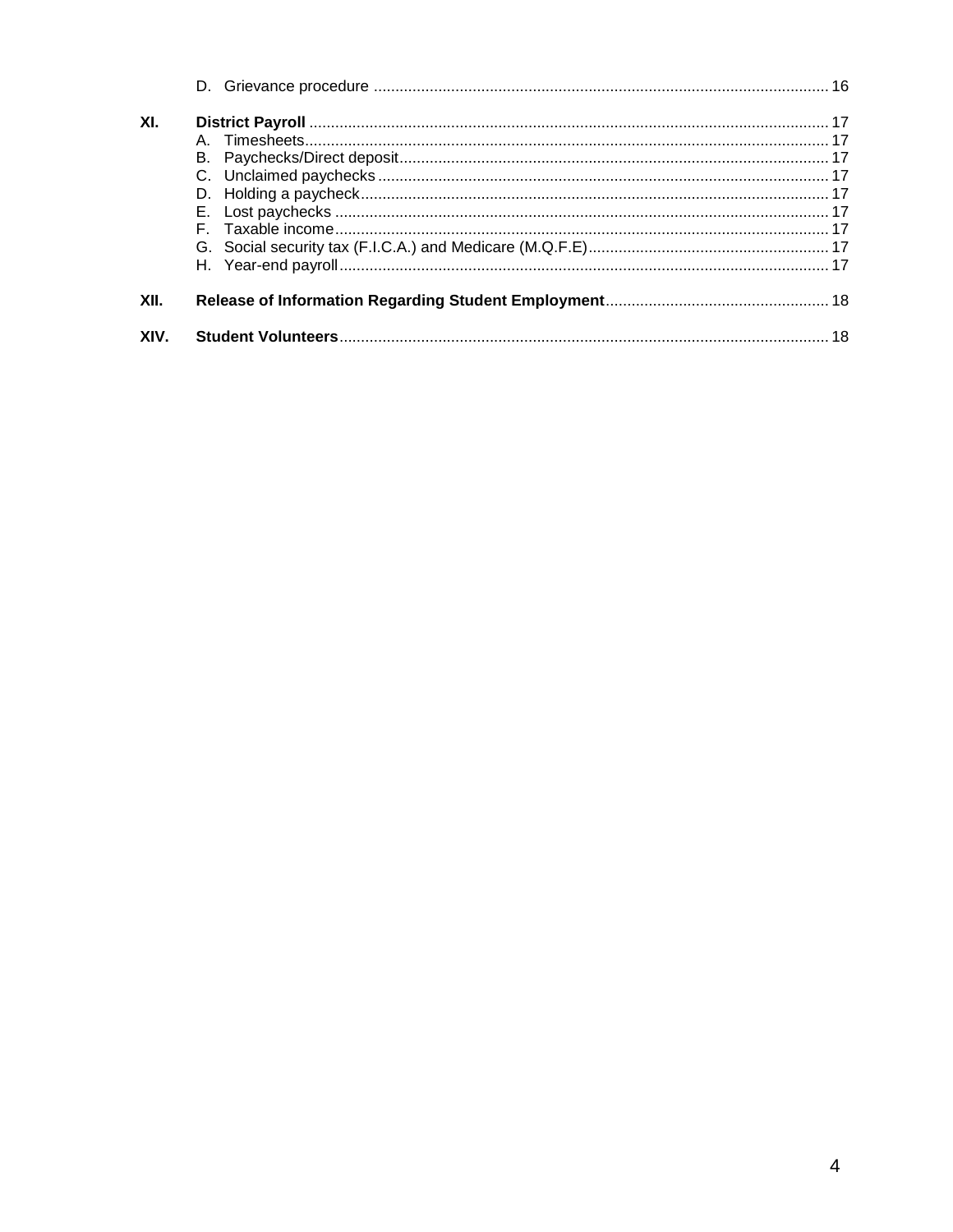## **I. Purpose of Student Employment**

Employment of students who are working towards a degree, certificate, or transfer from the Foothill-De Anza Community College District is provided for two purposes:

- A. To provide the students of the District with extra money to help them finance their education within the District; and
- B. To provide students with the opportunity to gain work experience. Work experience refers both to the acquisition of skills in connection with an educational program and to the acquisition of general work habits such as punctuality, understanding and following directions, working with others, etc.

It is *not* the purpose of student employment to provide an individual with an ongoing and permanent position, albeit on a part-time basis, or to replace regular classified/certificated positions with part-time student help.

### **II. Definition of a Student Position**

In view of the above stated purposes, a student position at the Foothill-De Anza College District is hereby defined as a position which:

- A. Provides the students either with extra money to help finance their education within the District, or with the opportunity to gain work experience;
- B. **AND** is reserved for students enrolled in and completing at least 12 units at their primary campus (either at Foothill or De Anza College) during the period of employment.
	- Federal Work-Study, special Child Development positions that meet the legal criteria of work experience, and Cal Works-funded employees must maintain at least 6 units of attempted and completed units
- C. **AND** is limited to no more than 19 hours per week for all student employee positions
- D. **AND** is occupied by a student whose primary academic goal is at the college employing them and identified as a student position by the appropriate supervisor;
- E. **AND** is supervised by a classified/certificated staff member *at all times*.

These criteria constitute the essential definition of a student position. Any position that lacks any of the criteria is not a student position, and is to be considered a temporary or permanent classified position.

## **III. Definition of a Student Employee**

A student employee is one who is primarily pursuing an educational goal at either Foothill College or De Anza College and is either (a) a full-time student (12 or more units) working part-time in a District-Funded student position, or (b) a part-time student (6 or more units) working part-time in a Federal Work-Study, previously identified special Child Development positions that meet the legal criteria of work experience, or Cal Works-funded position. The student employee is to be employed in a student position at the college where their primary educational goal resides. Supervisors facing major difficulties in filling district-funded student positions with student employees from their college may hire students from the other college only with the prior approval of the Director of Financial Aid on a case-by-case basis for the duration of one quarter only.

#### **IV. Student Employment Opportunities**

Student employment opportunities are numerous and range from entry level/trainee to more highly skilled/technical positions. The following list of departments on both campuses is intended as a guide to help the student locate a job and is not all inclusive of locations:

Adaptive PE Admissions and Records Biology/Health Bookstore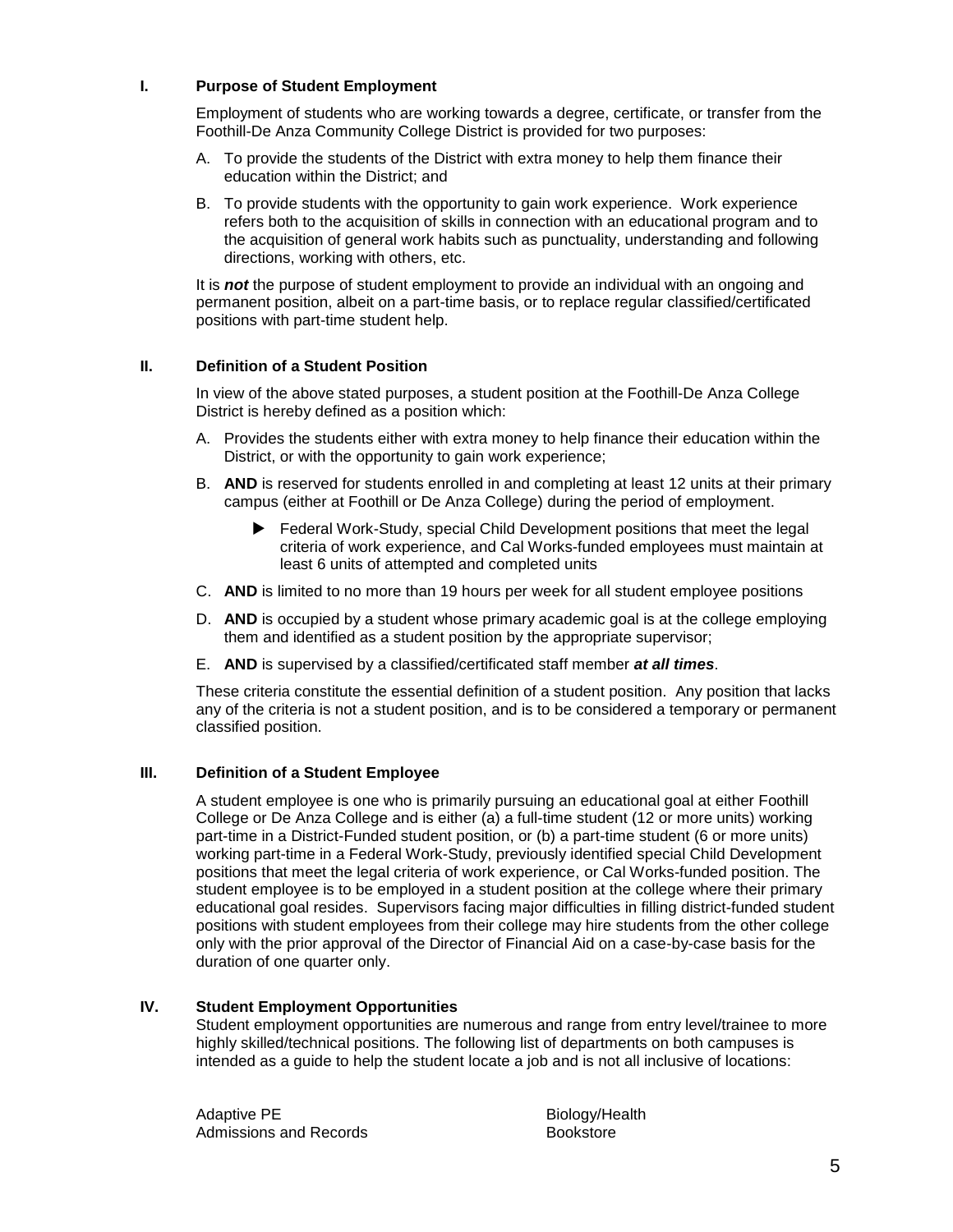**Business** California History Center Campus Security Career Planning/Placement Child Development Center College Information Services Computer Information Systems Counseling Creative Arts Dining Services Disability Resource Center Distance Learning District Offices Educational Diagnostic Center EOPS Financial Aid Fine Arts Groundskeeping

Health Services International Students Office Kirsch Center Krause Center for Innovation Language Arts Learning Center/Library Mailroom Media Center Middlefield Campus Occupational Training Institute Ornamental Horticulture Physical Education Physical Science and Math Social Science Student Activities Technical Education Testing Office Tutorial Center

Interested students may seek district-funded jobs on their own by contacting the campus departments directly.

## **V. Source of Funding for Student Employment**

Students at Foothill-De Anza may be employed under either Federal Work-Study funds or District funds. The differences are explained below.

## **A. Federal Work-Study Funded**

Federal Work-Study is one of the federal financial aid programs available through the Financial Aid Offices. It is possible to receive a Federal Work-Study award for the twelve-month school year if enrolled in a minimum of 6 units in all four quarters. In order to qualify, a student needs to apply for financial aid using a FAFSA and be determined eligible. If funds are available, the student would be awarded an allocation to earn for the school year. Adjustments to the allocation may be considered. Students earning in excess of their Federal Work-Study allocation will be paid from district funds from the department where they are employed. Subsequently, student employees may be transferred to a district-funded student position.

## **B. District-Funded**

Most departments set aside district funds on a limited basis to fill the needs for student employees not satisfied through the Federal Work-Study Program. For district-funded positions, it is not necessary for the student to submit a financial aid application. Employees are interviewed and hired directly by the department supervisor.

## **VI. Employment Guidelines and Issues**

## **A. Dates of Employment**

All student positions end on or before the last day of the academic year in which the position is begun. To continue into the next academic year, a new job assignment card must be completed prior to a return to work. It is the responsibility of the student's supervisor to notify the Financial Aid Office if a student stops working for them prior to the last day of the academic year so that we may end the assignment.

## **B. Federal Work-Study employee guidelines:**

1. Students must be enrolled in and successfully completing at least 6 units each quarter employed. See Section III for further information. Supervisors and students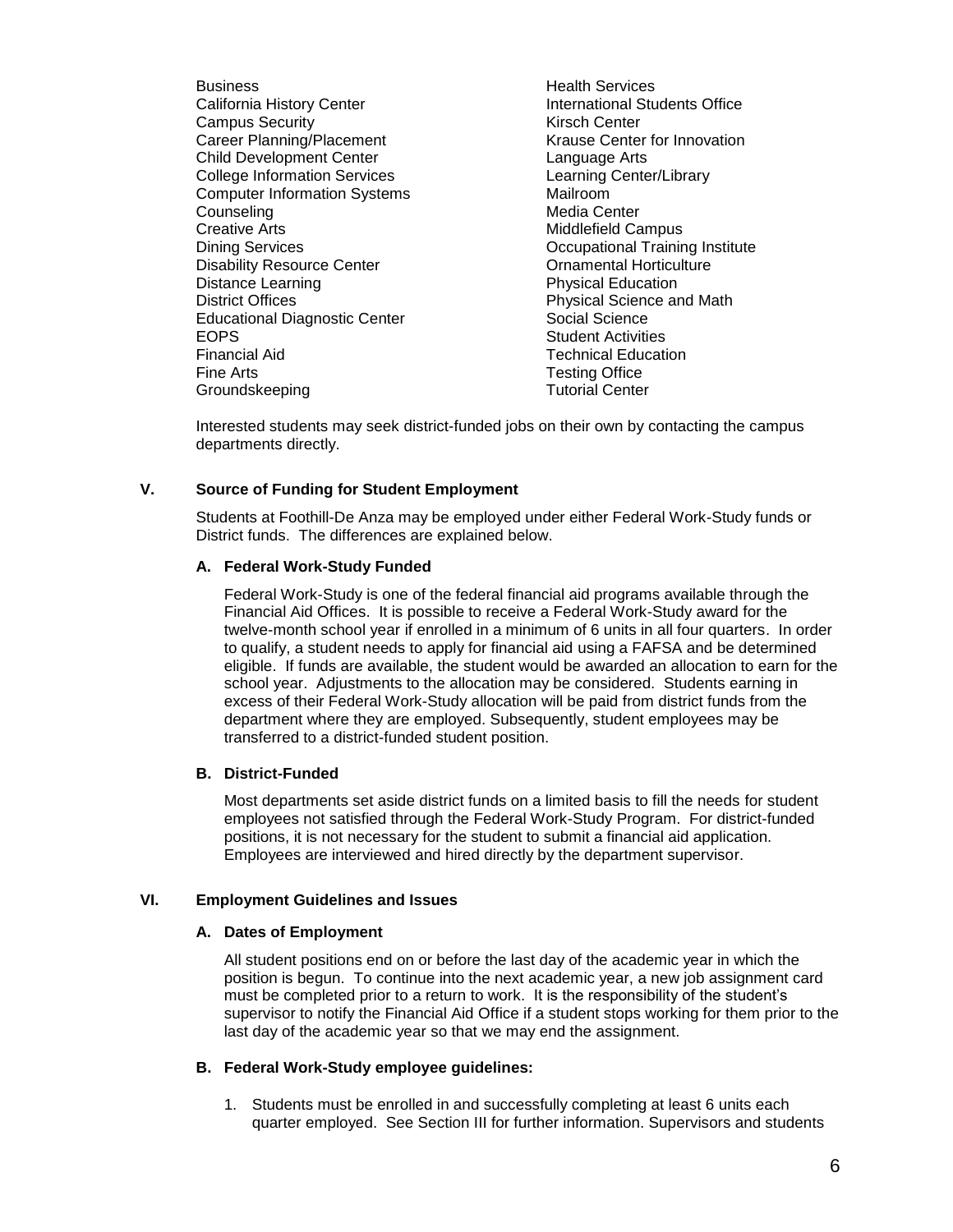are responsible for notifying the Financial Aid Office as soon as a student employee drops below the required 6 units.

- 2. Never permitted to work more than 19 hours per week.
- 3. Students working overtime or on a **District** holiday is strongly discouraged. Some exceptions for Community Service employees may apply. Permission from the supervisor must be obtained before working overtime (defined as more than 8 hours in a day) or on a holiday and in those rare cases when approved, the employee will be paid time-and-a-half.
- 4. An unpaid meal break of at least 30 minutes must be taken, preferably mid-shift, any day the employee works more than 5 hours. If the total work period for the day is no more than 6 hours, the unpaid meal break can be waived by mutual consent of the employee and supervisor.
- 5. Supervisors and students are responsible for keeping a record of a student's gross earnings and terminating all work once the Federal Work-Study allocation is earned.
- 6. Federal Work-Study funds will not be used to assist instructors with duties associated with their course load. The exception to this is off-campus Community Service assignments.

#### **C. District-funded employee guidelines:**

Student and supervisors must comply with the conditions of employment on the campus specific job assignment cards and as updated on each campus's Student Employment webpage.

- 1. District-funded student employees must be enrolled in and successfully completing at least 12 units at their primary college for each quarter employed, except for, previously identified special Child Development positions and Cal Works-funded employees, who must be enrolled in and successfully completing at least 6 units. See Section III for further information. Supervisors and students are responsible for notifying the Financial Aid Office as soon as a student employee drops below the required units so that the job may be ended. Students must meet the minimum enrollment levels to work.
- 2. Never permitted to work more than 19 hours per week.
- 3. Students working overtime or on a **District** holiday is strongly discouraged. Permission from the supervisor must be obtained before working overtime (defined as more than 8 hours in a day) or on a holiday and in those rare cases when approved, the employee will be paid time-and-a-half.
- 4. An unpaid meal break of at least 30 minutes must be taken, preferably mid-shift, any day the employee works more than 5 hours. If the total work period for the day is no more than 6 hours, the unpaid meal break can be waived by prior mutual consent of the employee and supervisor.

#### **D. Holidays**

District payroll policies identify by date the district holidays each year. Those holidays are:

- Independence Day
- Friday before Labor Day
- Labor Day
- Veteran's Day
- Thanksgiving Day
- Christmas Eve
- Christmas Day
- All days between Christmas and New Year's Eve
- New Year's Eve
- New Year's Day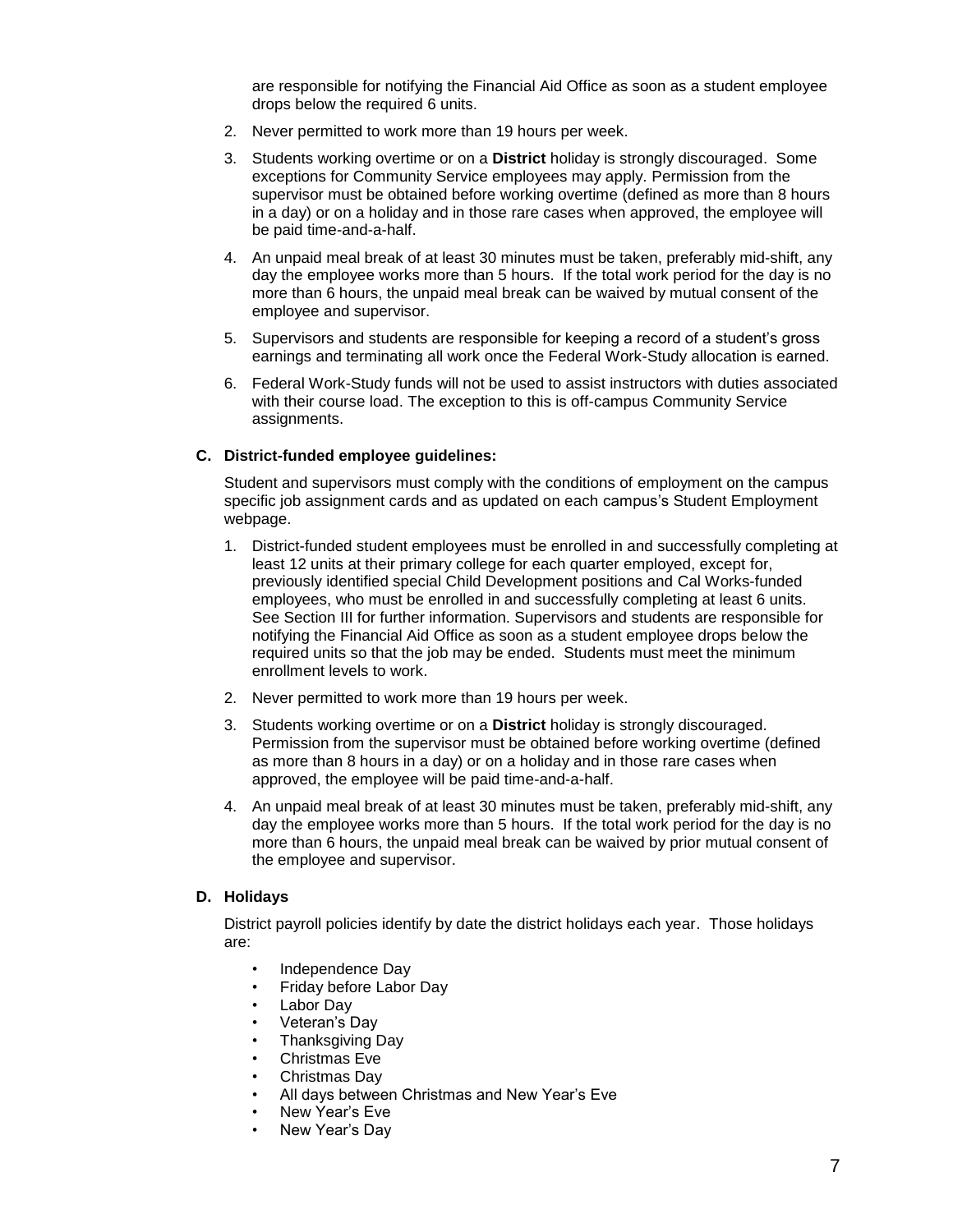- Martin Luther King, Jr. Day
- Lincoln's Day
- Washington's Day
- Memorial Day

### **E. Department Autonomy**

Each supervisor or department has the right to set in-house guidelines regarding employee conduct, performance standards/evaluations, policies for tracking hours worked, etc. as long as guidelines are reasonable and do not conflict with overall college or district policies.

## **F. Breaks**

Employees who are not able to use restroom facilities and/or take refreshment (water, coffee etc.) in the course of performing their duties are allowed a 10 minute break within a 4 hour work period. The break time should be agreed upon between the employee and their supervisor. Other employees may be given a break depending upon accepted departmental practice or policy.

### **G. Workers' Compensation**

All work related injuries must be reported promptly to the Health Office. Work related injuries and illnesses are covered by Workers' Compensation and claims are handled by the Benefits Office located in the District Office of Human Resources <http://hr.fhda.edu/benefits/index.html>

### **H. Supervision**

Student employees must be supervised *directly* and *locally* at all times by a classified/certificated staff member at a District approved worksite. There may be some exceptions for Federal Work-Study Community Service positions. Whenever possible, the assigned supervisor should be in the same work area. Student employees must not be given the scope of responsibilities usually assigned classified/certificated staff (e.g., a student employee may not grade student papers). Supervisors must be available to take responsibility in emergencies or whenever the student employee is unable to perform their duties. Supervisors retain responsibility for training student employees, matching their interests and skills with job assignments, and assisting the student with keeping an accurate work record.

## **I. Sexual Harassment**

The Foothill-De Anza Community College District provides equal opportunity in education and employment. To meet this commitment, the District maintains and supports an environment in which all employees and students can work and learn free from intimidation, harassment and discrimination. The District has adopted specific policies on sexual harassment and discrimination. Online information is available at <http://hr.fhda.edu/policies-procedures/A1-plicies.html>

#### **J. Relative Hiring**

Employment by the District of relatives may sometimes lead to a special kind of personnel problem. Such employment is not prohibited as long as relatives work for separate supervisors. Whenever possible the policy on relative hiring follows the policy governing classified employees. Exceptions must be approved by the Director of Human Resources.

## **K. Fingerprinting / TB Testing**

The District requires mandatory fingerprinting and a TB Risk Assessment questionnaire and, if necessary a TB Skin Test (TST) of all full-time employees, part-time faculty, CDC employees, and volunteers, and of some casual (i.e., temporary, aka TEAs) and student employees.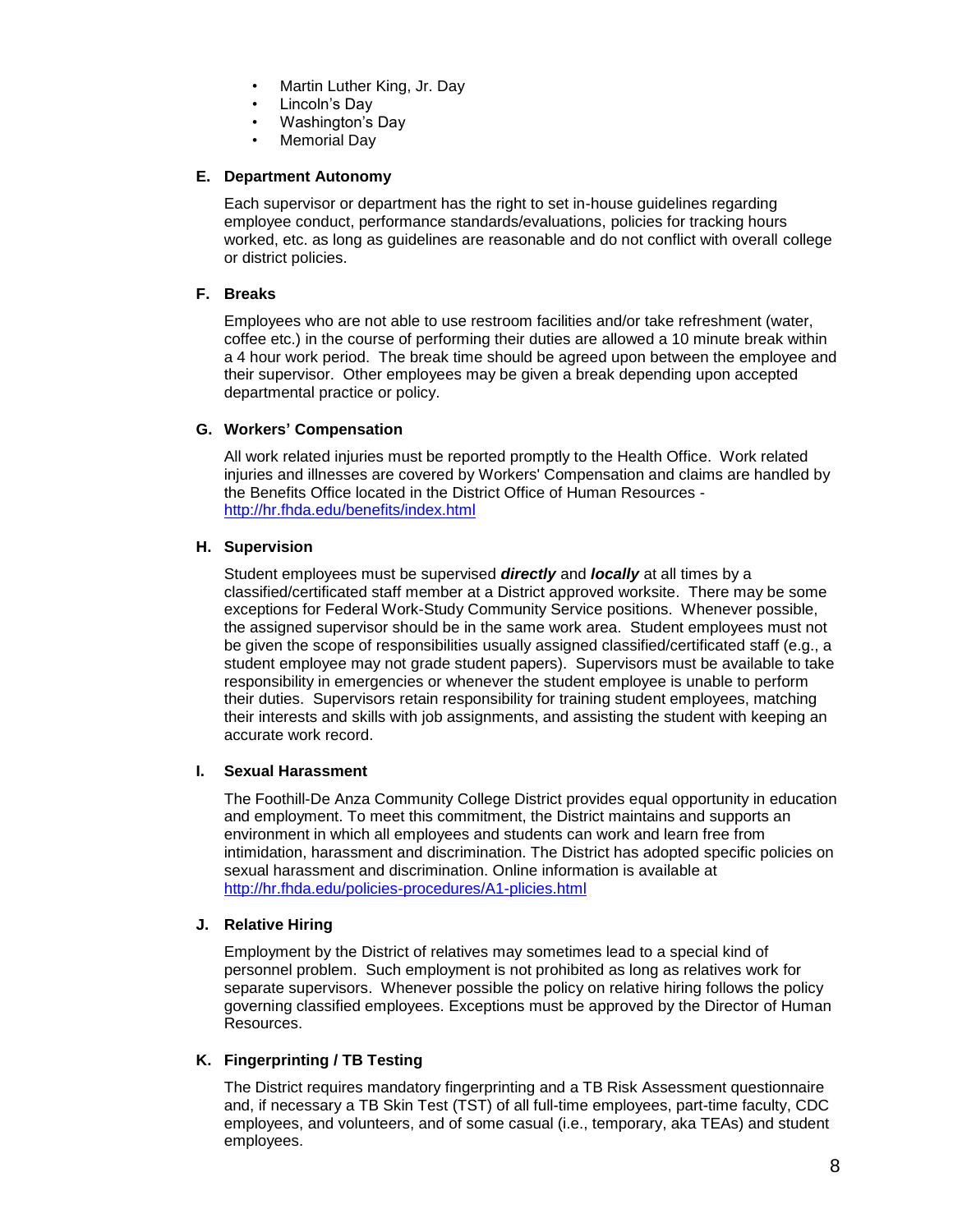Fingerprinting of student employees is currently required of student employees whose duties expose the district to a potential risk. These include students who:

- 1) are working with children under 18 years of age, or
- 2) work where theft or loss is a risk, or
- 3) answered affirmatively to a prior conviction, or
- 4) have had fingerprinting requested by their supervisor.

If fingerprinting is required, it must be done prior to beginning employment or within a week from the beginning of employment.

Supervisors are expected to notify students of this requirement at the initial interview. Results of the fingerprinting process will be made available to a designated staff member of the Financial Aid Office for clearance for student employment. Certain prior convictions of felonies or misdemeanors may negatively affect employment with the district.

All student employees who will be working with children under 18 years of age are required to have a TB Risk Assessment questionnaire and, if necessary, a TB Skin Test (TST) and any necessary follow-up, completed prior to beginning employment, but no more than 30 days prior to beginning employment.

## **L. Reasonable Accommodation (A.D.A.)**

The Americans with Disabilities Act (A.D.A.) is a civil rights statute that prohibits discrimination against people with disabilities. This protection is similar to that given to women, minorities, and others since the Civil Rights Acts of 1964. Protected are people with disabilities that substantially limit activities such as working, walking, talking, seeing, hearing, or caring for oneself. People who have a record of such impairment are also protected. At the Foothill-De Anza Community College District, the A.D.A. covers all employees including permanent, temporary, full time, part time, students working on campus, and job applicants.

A person who is otherwise qualified may request accommodation related to his/her disability, provided that the accommodation does not impose an undue hardship on the District. The procedures for requesting accommodation are maintained in the President's Office and the office of the A.D.A. Coordinator on each campus and in the District Office. Online information is available at<http://hr.fhda.edu/policies-procedures/A1-plicies.html>

#### **M. Discrimination**

The Foothill-De Anza Community College District provides equal opportunity in education and employment. To meet this commitment, the District maintains and supports an environment in which all employees and students can work and learn free from intimidation, harassment and discrimination. The District has adopted specific policies on sexual harassment and discrimination. Online information is available at <http://hr.fhda.edu/policies-procedures/A1-plicies.html>

#### **VII. Personnel Procedures**

#### **A. New Student Employee**

A student becomes an employee with a completed Student Employment Packet **AND** the receipt of a completed Assignment Card by the Financial Aid Office. Both items are necessary to create a work assignment and to create an initial timesheet. The Application for Student Employment is available online from the Financial Aid Office websites. The Packet consists of the following:

- Student Employee Information Sheet requiring name, social security number, date of birth, address, telephone number, emergency contact, Loyalty Oath, Relative Hiring, Confidentially agreement, and Conviction Information. An optional Diversity Survey may also be included.
- W-4 Withholding Allowance Certificate (Federal)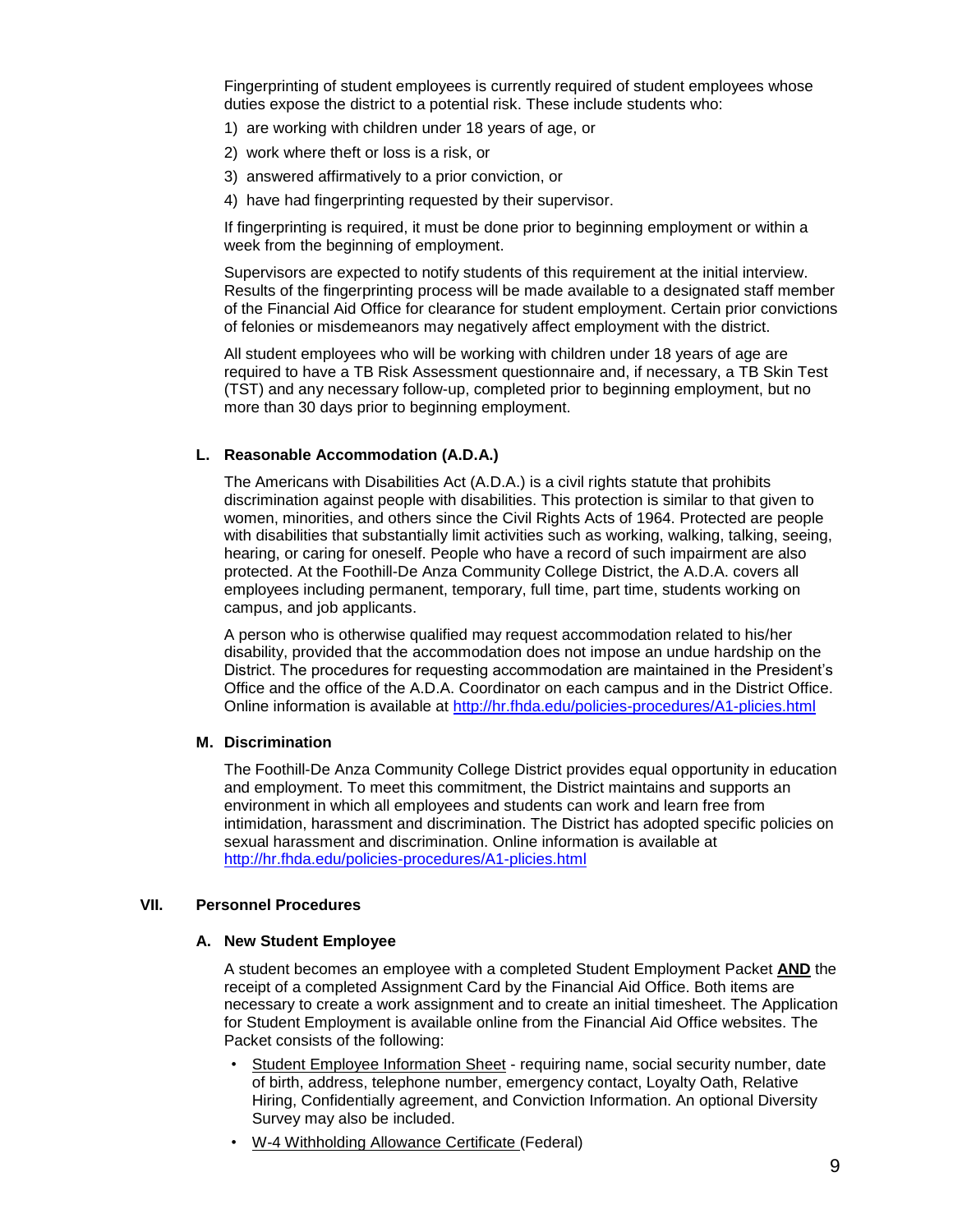- DE 4 Withholding Allowance Certificate (State)
- I-9 Employment Eligibility Verification Form, to be presented with the appropriate I-9 documentation.
- All prospective employees are required to have a valid social security number and that social security number must be in the FHDA database before any job assignment can be set up. For payroll purposes, the District requests that prospective employees present an original social security card (not laminated if prohibited).
- New Student Employee Certification Page verifying that the employee has read the district policies related to General Safety Guidelines, Drug-Free Workplace, Sexual Harassment, Discrimination, and Notice of Asbestos Containing Building Materials, the Computer Use Policy, and Sick Leave Policy.

An assignment card is to be completed by the student's supervisor and returned to the Financial Aid Office. The card will indicate whether fingerprinting is required, and will authorize payment to the student from the budget code specified for the job title specified and at the pay rate specified. Since this is a budgetary authorization, the signature of the Division/Department Budgeter (or designee) is also required. The supervisor will also indicate on the assignment card whether fingerprinting is required and provide the name/CWID# of the online timesheet approver(s). In the case of Federal Work-Study, the assignment card lets the supervisor know if the student has any Federal Work-Study allocation limitation on their earnings.

### **B. Hiring a Current or Previous Student Employee of the District**

If a department wishes to hire a student who is currently a student employee at that college or has recently been a student employee at that college, the student must go to the Financial Aid Office to determine if a new or updated Student Employment Packet is required and to receive a job assignment card. All student employees are responsible for ensuring that their personal information is accurate and up to date in the FHDA database.

While students may hold more than one student assignment at a time, the sum total of all hours worked in any week (Sunday through Saturday) may not exceed the hours referenced in section VI. B & C.

#### **C. Concurrent Student and Temporary Employment (Casual)**

The District does not allow concurrent employment as a student employee and temporary (casual) employee.

#### **D. Employment of Foreign Students**

With permission from the International Student Office, foreign students who entered the United States on an F-I visa and who are at least 18 years of age are eligible to apply for District-Funded student jobs on campus as long as they meet all other requirements. They, like all student employees, are limited to working a maximum of 19 hours per week. Issues such as possible changes in immigration status, and impact on academic work.

Students working under an F-1 visa must be enrolled in at least 12 units at their primary college. With prior approval by the International Student Office, which should be reported to the Financial Aid Office in advance, an exception may be granted to count units at the other district college for employment purposes on a quarter-by-quarter basis.

Upon initial employment, F-1 students must present their original I-94, I-20, social security card, and passport, in addition to the employment items listed in VII A above.

#### **E. Employment of Independent Contractors**

In general, any individual may not have a simultaneous relationship with the District as an employee (in any capacity) and as an Independent Contractor.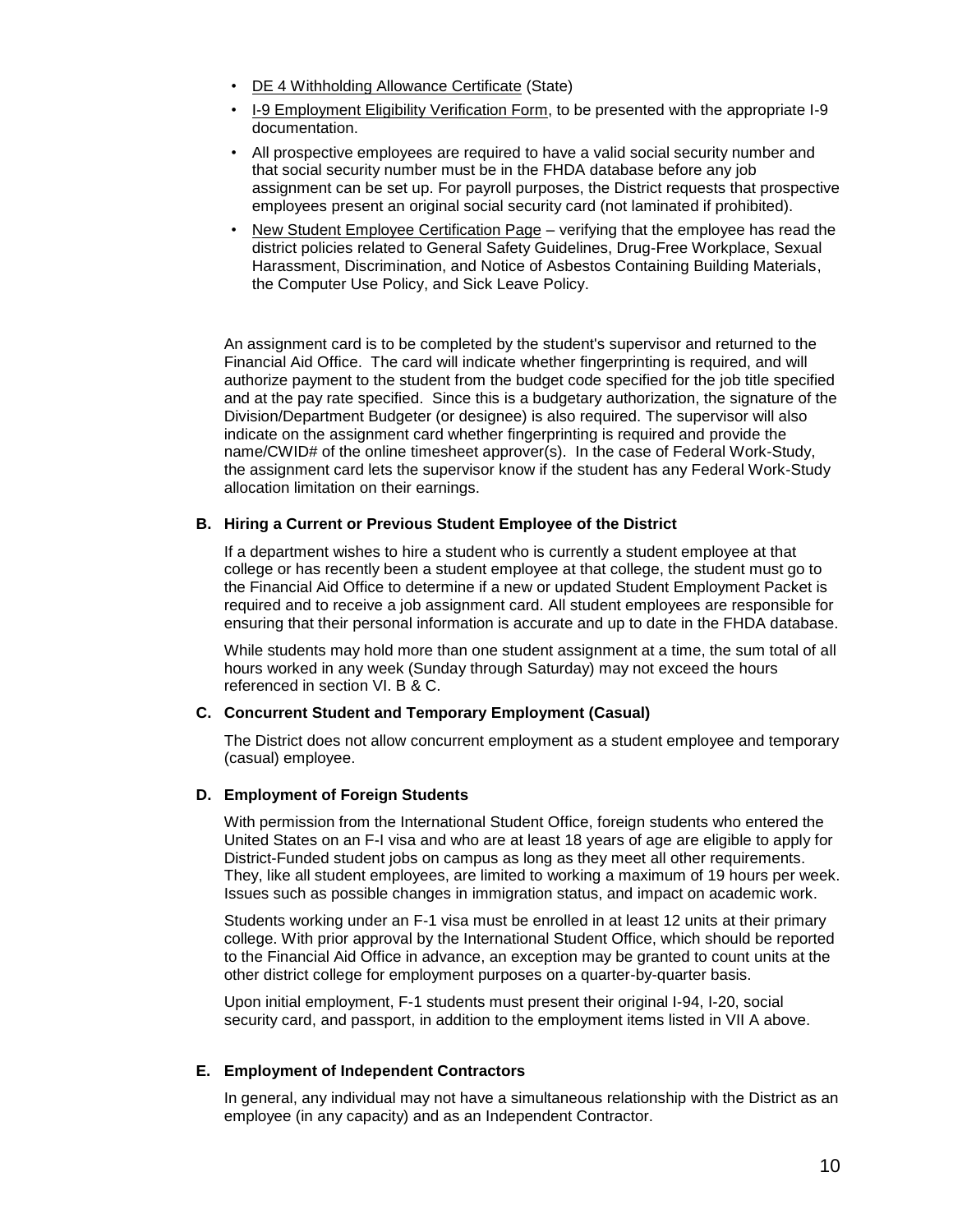## **F. Prerequisites to Employment**

## **1. Students Under 18 Years of Age**

If a student employee is under 18 years of age, but no younger than 16, the student must show proof of a high school diploma or its equivalent (recognized by the state of California) and proof of age in order to be employed as a student employee. In the case of CHSPE instead of a high school diploma, parental approval may also be necessary.

Due to issues with foreign high school equivalencies, International students must be age 18 or older to be employed.

## **2. Social Security Number**

All student employees must have a Social Security number to be hired and their social security number must be in Banner before employment paperwork can be processed and before any work may begin.

## **3. Oath for the State of California**

The California Constitution requires all California public employees to sign a loyalty oath. The oath is presented to all new employees as a page in the required employment packet.

## **4. Current Enrollment -- Academic Year**

At the time of hire and for the duration of employment, all student employees must meet the requirement for minimum enrollment and successful completion at their primary college. (See section VI parts B & C). Student employees who drop below their required enrollment statuses, fail to successfully complete their units during employment, or do not maintain the minimum 2.0 GPA most often will be subject to removal from student employment.

## **5. Current Enrollment -- Summer Session**

District-funded student employees hired for the summer session must either:

- (a) Be enrolled in at least 6 units Summer Quarter, or
- (b) Be continuing employment from the preceding Spring Quarter during which they successfully completed at least 12 units (6 units if in a, previously identified special Child Development positions or Cal Works-funded student position).

Federal Work-Study student employees must be enrolled in a minimum of 6 units for any and all terms during employment. Failure to complete a minimum number of units will adversely affect maintenance of Satisfactory Academic Progress and could jeopardize future receipt of federal financial aid.

## **6. Minimally Acceptable GPA**

Because the student employee relationship with the Foothill-De Anza District is as a student first and an employee second, a student employee must have:

- fewer than 180 attempted units at Foothill and De Anza Colleges combined;
- a cumulative **grade point average** (GPA) of at least 2.0; and
- a quarterly GPA of at least 2.0 in their most recent quarter\*
- Once a student drops below a 2.0 Quarterly GPA, they will not be eligible to work until they receive at least a 2.0 Quarterly GPA in a quarter in which they complete at least 6 units.

## **G. Student Employee Contact Information**

## **1. District E-Mail**

All student employees will be assigned a District e-mail (FHDA) address, accessible via MyPortal. This address will be used when the District needs to notify the student employee about job-related matters. To access their district email, the student should go to: <https://email.fhda.edu/owa/> and sign in using their MyPortal sign-in (campus wide ID and password). If they are unable to log in, their supervisor can submit an ETS ticket - <http://etshelp.fhda.edu/> - to ask that the student account be activated.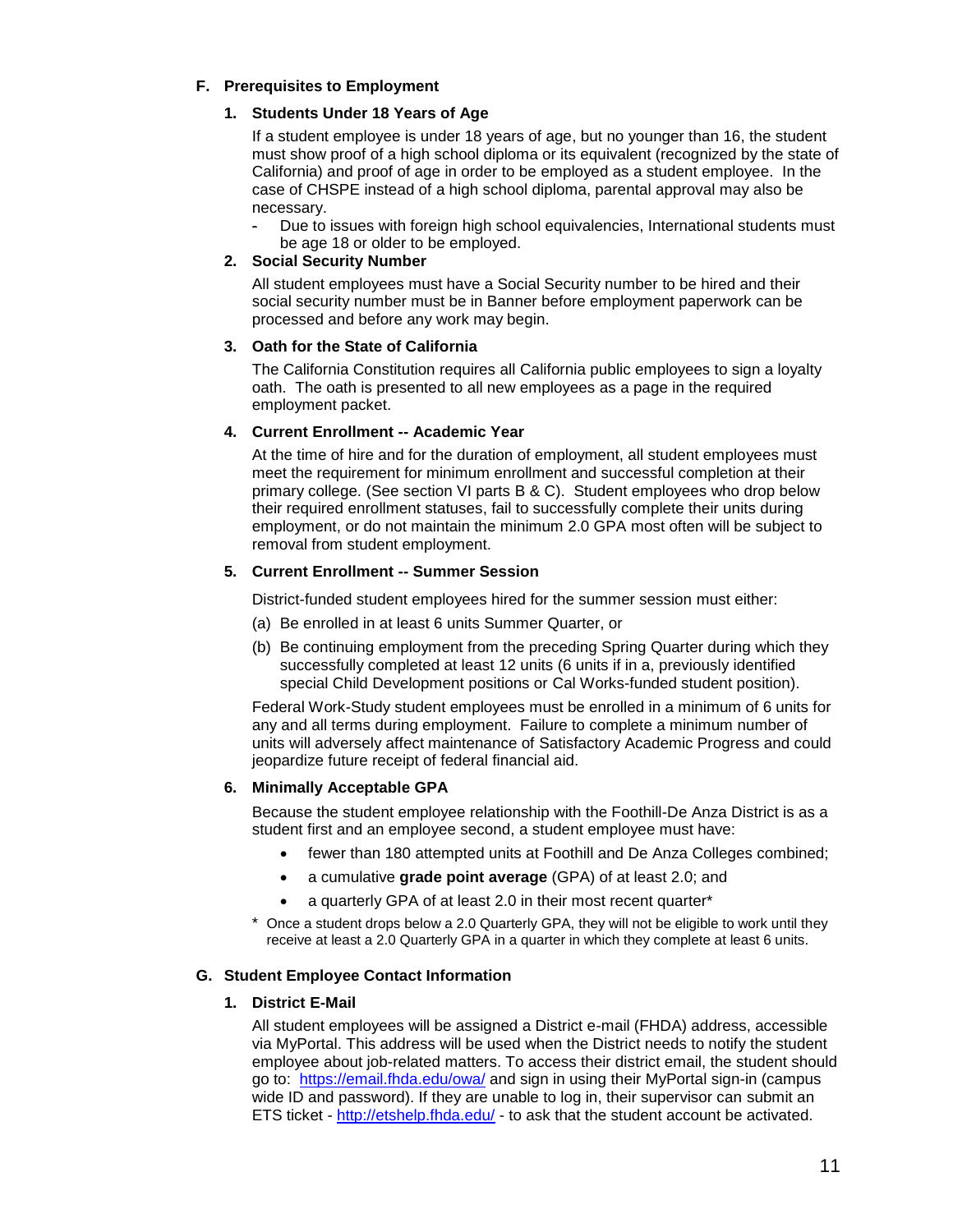## **2. Updating Contact Information on MyPortal**

Students are responsible for ensuring that their contact information on their MyPortal is up to date and that there is no more than one active address of each kind. If an online W-2 selection has not been made, the District will mail W-2 forms to the student's permanent address and paychecks to the student's mailing address. W-2s are mailed in January and must be mailed to a U.S. address. It is the student's responsibility to update their MyPortal so that can be done.

### **VIII. Salary Schedule (effective 01/01/2018 & scheduled to change on or before 01/01/2019)**

The structure of the student salary schedule is set by the Board of Trustees. It consists of four levels and two steps in each level. Level I represents the least skilled positions and Level IV represents the most highly skilled positions. The current salary schedule is:

|                  | Step 1  | Step 2  |
|------------------|---------|---------|
| Level I          | \$11.00 | \$11.75 |
| Level II         | 12.00   | 12.75   |
| <b>Level III</b> | 14.00   | 14.75   |
| <b>Level IV</b>  | 16.00   | 16.75   |

### **A. Initial Placement on Salary Schedule**

All student employees will initially be placed on Step 1 of the appropriate salary level as determined by their job title. If a student has prior paid work experience at a higher pay rate doing the same work they may be granted initial placement at Step 2 upon supervisor verification.

### **B. Movement on the Salary Schedule**

After six months work in the same position, a student may be recommended for a raise to Step 2. After evaluating the employee's performance, the supervisor may authorize a raise with a new assignment card being submitted to the Financial Aid Office. The six months of work experience need not be continuous as long as it is in the same position. Raises may be awarded earlier to excellent performers at the discretion of the supervisor.

A student employee who takes on additional duties with increased experience may also move to a higher level within the same classification upon supervisor recommendation.

## **IX. Classification of Student Positions (effective 01/01/2000)**

Student positions reside in nine categories and are available in each of the four levels. Supervisors hiring student employees must link each student to the job title that most closely represents the work being performed and the qualifications needed to perform that work.

#### **A. Position Categories**

The following categories represent the general work duties that comprise student employment. They are general in nature but may be specified in more detail within each department for clarity.

#### **Accounting/Cashiering Assistant I - IV**

Generally works with cash, cash registers, cash receipts, merchandise, tickets, data entry, budgets, accounts payable, distributing and filing reports and reconciliation tasks.

#### **Clerical Assistant I – IV**

Generally works in an office setting with office equipment such as telephones, faxes, computers, copiers, mail, files and public contact with students, staff or the public. At the higher levels may work with more complex software for designing materials or web pages, maintaining spreadsheet applications and/or office databases.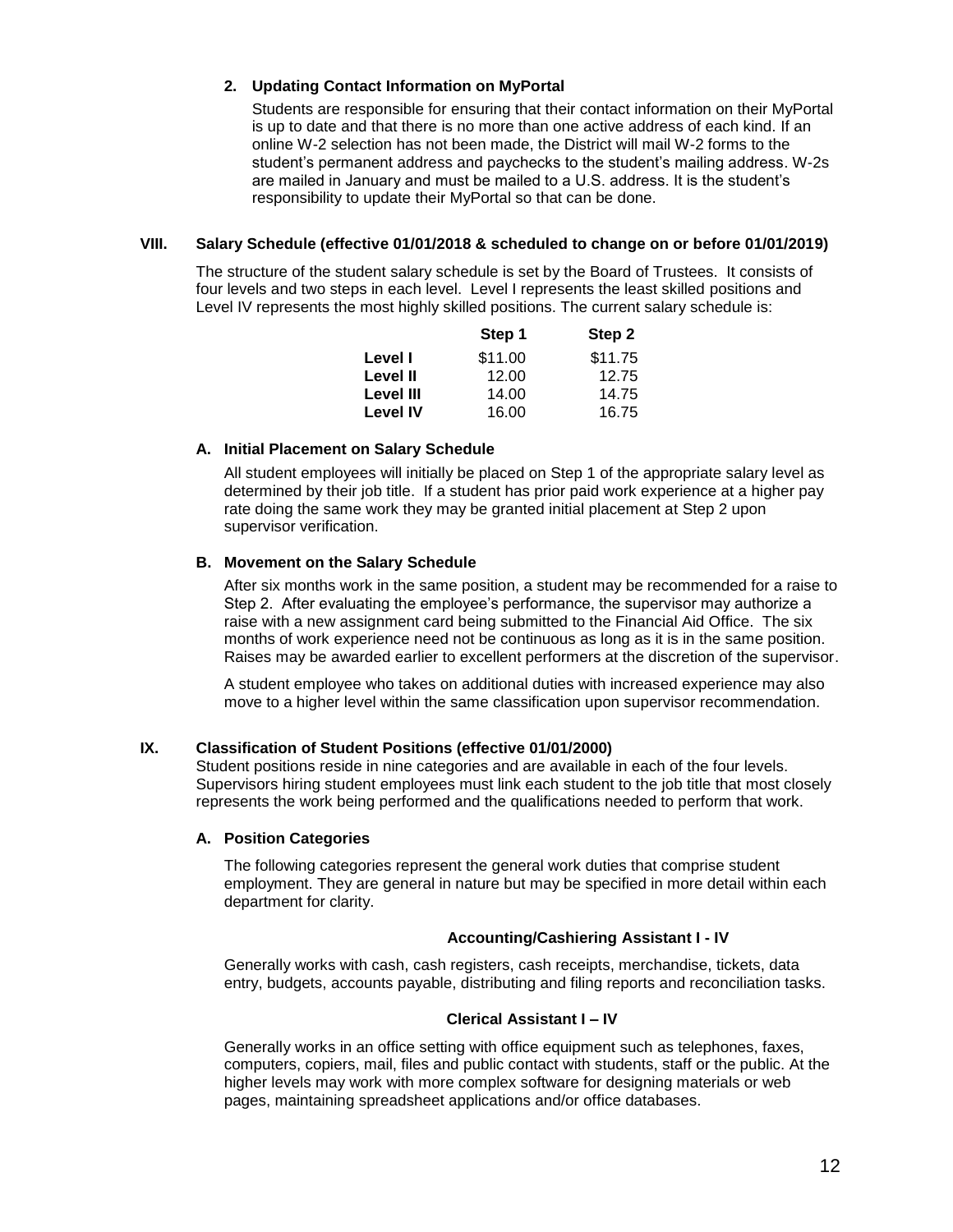#### **General Assistant I - IV**

Generally works with bulk merchandise, book shelving carts, heavy equipment, or more physical labor. At the higher levels may require possession of a valid driver's license or demonstrated knowledge of safety requirements for tools used.

#### **Instructional Assistant I – IV**

Generally works with instructors in classroom settings, office settings, or in a tutorial capacity. At the higher levels may require demonstration of skill or expertise in the instructional setting.

#### **Lab Assistant I - IV**

Generally works in a lab setting providing student support, materials distributions, setup and take down. At higher levels may involve maintenance and/or repair of lab equipment or knowledge of safety requirements when dealing with hazardous materials.

#### **Peer Assistant I - IV**

Generally works directly with other students providing guidance, information, or advice related to a program or service. At higher levels may involve supervision, training, or work assignments of other student peer assistants.

#### **Physical Education Assistant I - IV**

Generally works in PE or Adaptive PE in classrooms, gyms, pools, and locker rooms or in the fields. At the higher levels may involve required lifesaving and/or CPR certificates.

#### **Security Assistant I - IV**

Generally monitors specific areas for safety, crowd control, traffic flow, student complaints/concerns and building access. At the higher levels may involve protection of more expensive equipment or security of buildings with higher liabilities.

#### **Technical Assistant I - IV**

Generally operates, maintains, troubleshoots, and/or repairs mechanical or electronic equipment or devices. At the higher levels may involve problem solving for more complex systems or may require solutions to be designed.

#### **B. Position Levels**

The four levels available in each of the above categories are described below.

#### **Student Level I (\$11.00 - \$11.75)**

This is an *entry/trainee level* position for student employment.

#### DUTIES

Duties are those which may be readily learned by an individual with limited or no previous knowledge or experience in the work assignment. Under supervision and after training, performs any of a variety of repetitive clerical or manual duties in an assigned campus department or program. Works under close supervision and receives training on the job.

#### QUALIFICATIONS

Education: Completion of formal or informal education sufficient to assure the ability to read, write and speak at the level required for successful job performance.

Experience: No experience required.

Ability to: Understand and carry out written and oral directions; learn basic job routines after training; learn to operate tools and equipment accurately and safely after training;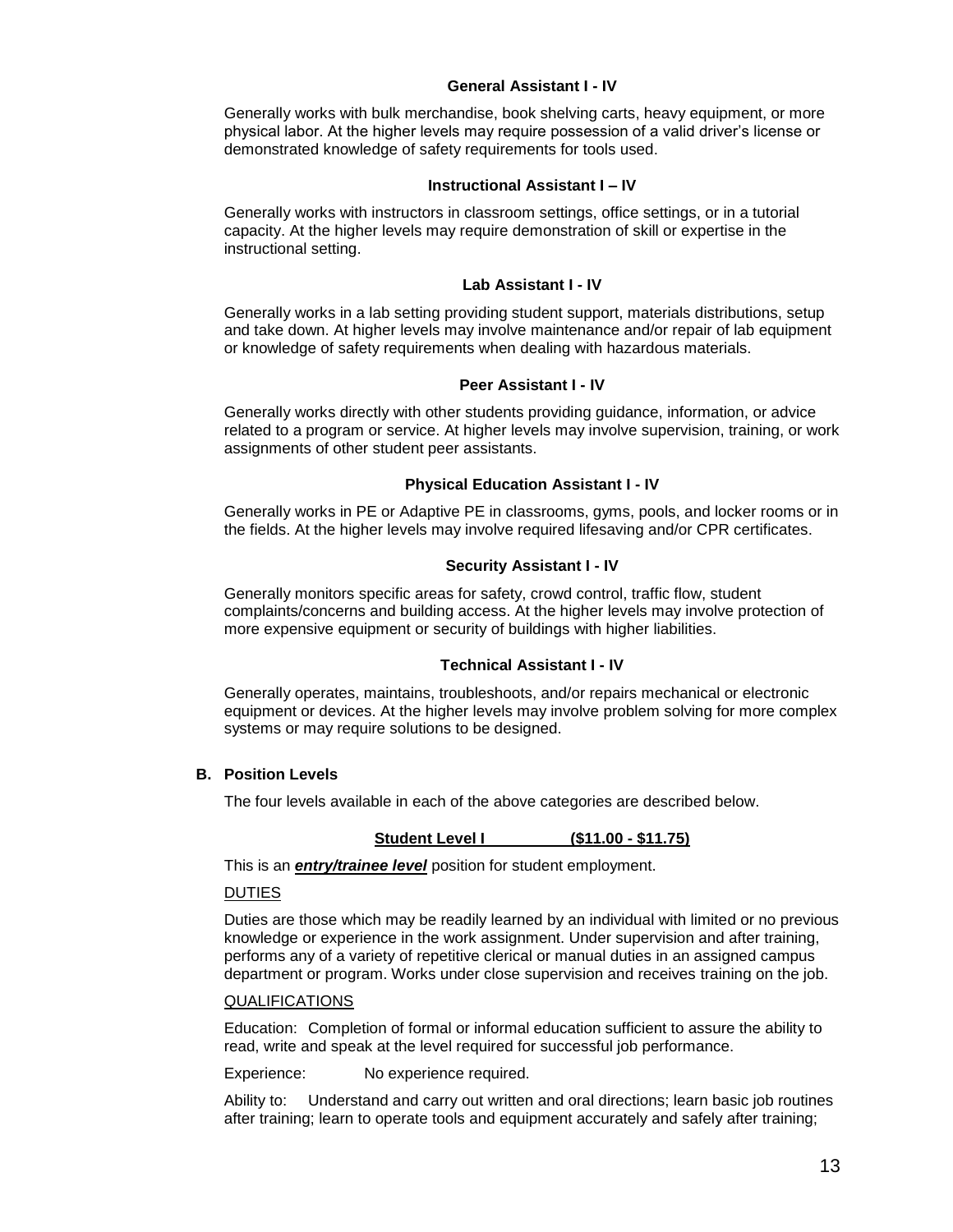work cooperatively with others; lift and carry supplies and objects if required of specific job assignment.

### **Student Level II (\$12.00 - \$12.75)**

This is the *intermediate level* position for student employment.

#### DUTIES

Duties generally require a semi-skilled individual with some training, experience or demonstrated ability to perform tasks of an intermediate nature. *May* require previous knowledge of the work area and/or experience with tools equipment or computers. Under general supervision performs any of a variety of semi-skilled clerical or manual duties in an assigned campus department or program. Works under general or moderate supervision.

#### QUALIFICATIONS

Education: Completion of high school graduation or equivalent. Training and certification as required and related to work assignment.

Experience: Approximately one year of any previous work experience, or demonstrated ability to perform tasks of an intermediate nature.

Ability to: Understand and carry out written and oral directions; perform semi-skilled tasks in assigned work area with minimal training; operate tools and equipment accurately and safely; maintain records; work with some independence under general supervision; work cooperatively with others; work outdoors and lift supplies and objects if required of specific job assignment.

## **Student Level III (\$14.00 - \$14.75)**

This is the *specialist level* position for student employment.

#### DUTIES

Duties generally require an individual with specialized skills or abilities and often require the ability to communicate skills or expertise to others. May include work off campus. May involve some supervision or training of other student employees. Under limited supervision performs any of a variety of specialized duties in an assigned campus department or program.

#### **QUALIFICATIONS**

Education: Completion of high school graduation or equivalent. Training and certification as required and related to work assignment.

Experience: Approximately one year of experience in an area of specialization required by the work assignment. College coursework in the specialty may substitute for required experience.

Ability to: Understand and carry out written and oral directions; perform specialized tasks in assigned work area; communicate skills or knowledge of specialty to others; operate tools and equipment accurately and safely; maintain and prepare records and reports; work independently with limited supervision; work cooperatively with others; work outdoors and lift supplies and objects if required for specific job assignments; use initiative and sound judgment within established procedural guidelines.

## **Student Level IV (\$16.00 - \$16.75)**

This is the *technical and specialized level* position for student employment.

## DUTIES

Duties generally require an individual with technical and specialized skills or abilities and often requires ability to communicate skills or expertise to others. May include work off campus. May involve some supervision or training of other student employees. Under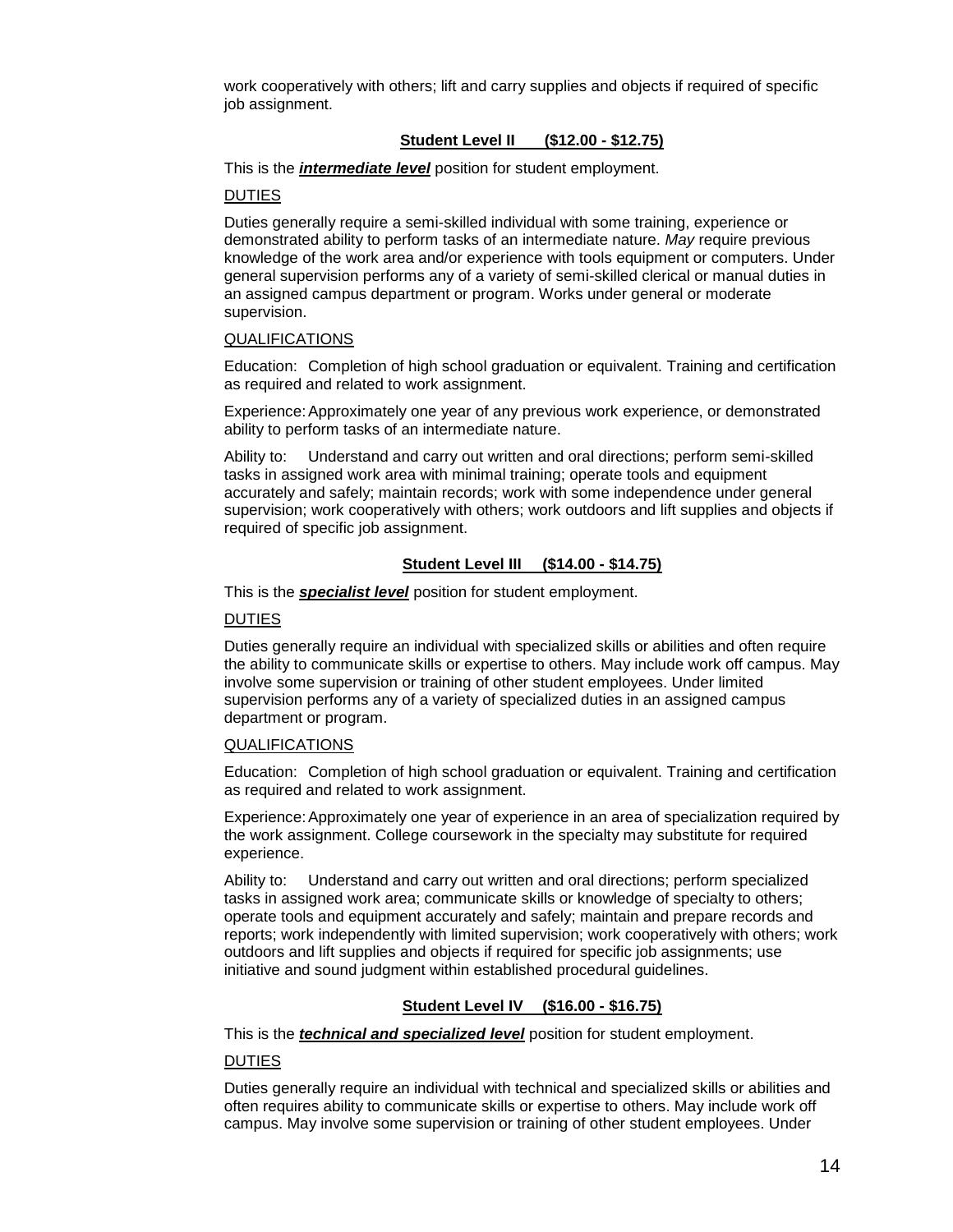limited supervision performs any of a variety of technical and specialized duties in an assigned campus department or program.

#### QUALIFICATIONS

Education: Completion of high school graduation or equivalent. Training and certification as required and related to work assignment.

Experience: Approximately two years of experience in the area of the technical and specialization required by the work assignment. College coursework in the technical specialty may substitute for required experience.

Ability to: Understand and carry out written and oral directions; performs technical and/or specialized tasks in assigned work area; communicate skills or knowledge of technical specialty to others; operate tools and equipment accurately and safely; maintain and prepare records and reports; work independently with limited supervision; work cooperatively with others; work outdoors and lift supplies and objects if required for specific job assignments; use initiative and sound judgment within established procedural guidelines.

### **C. Student Employment Advisory Process**

The Director of Financial Aid shall seek advice and receive input from District HR, financial aid staff, supervisors, students, etc. about the student employment program in general. From time to time, pay rates will be reviewed for currency and when there is agreement at both campuses or where legally required, a new salary schedule will be brought to the Board of Trustees for approval. The Director of Financial Aid or their designee at each campus has the responsibility for collecting and disseminating information to the students, campus departments and supervisors about any changes.

From time to time, the Director of Financial Aid will review the duties being performed in student positions on the campuses. It is expected that work assigned to students reflect the purpose and scope of student employment.

## **X. Termination of Student Employment**

#### **A. Voluntary Termination**

Due to the nature of the student position and the student employee, a student may wish to voluntarily leave a position. Whenever possible, two weeks notice should be given to the supervisor. In all cases, the final timesheet must be submitted and approved before it can be processed for payment. If approved, it will be processed with the appropriate payroll period.

#### **B. Involuntary Termination of Student Employees**

Student positions are by nature temporary and part-time and may **not** provide yearlong work. Student employees may be terminated by the supervisor or Financial Aid Office for a variety of reasons including, but not limited to: lack of funding, lack of maintaining an appropriate unit load or GPA, lack of work available, lack of assigned time slots available, change in skills or emphasis of duties to be assigned, etc. Unlike a bargaining unit environment, student employees do not accrue seniority or bumping rights nor do they usually qualify for unemployment consideration. Supervisors are encouraged to carefully examine all aspects of a particular position since it is important for prospective student employees to thoroughly understand the nature, length and expectations of the positions before beginning work.

Because it is *not* the purpose of student employment to provide an individual with an ongoing and permanent position, or to replace regular classified/certificated positions with part-time student help, a student could also be terminated due to the excessive length of their employment with the District. In order to honor the intent of student employment, a student may be employed as a student employee at the Foothill-De Anza College District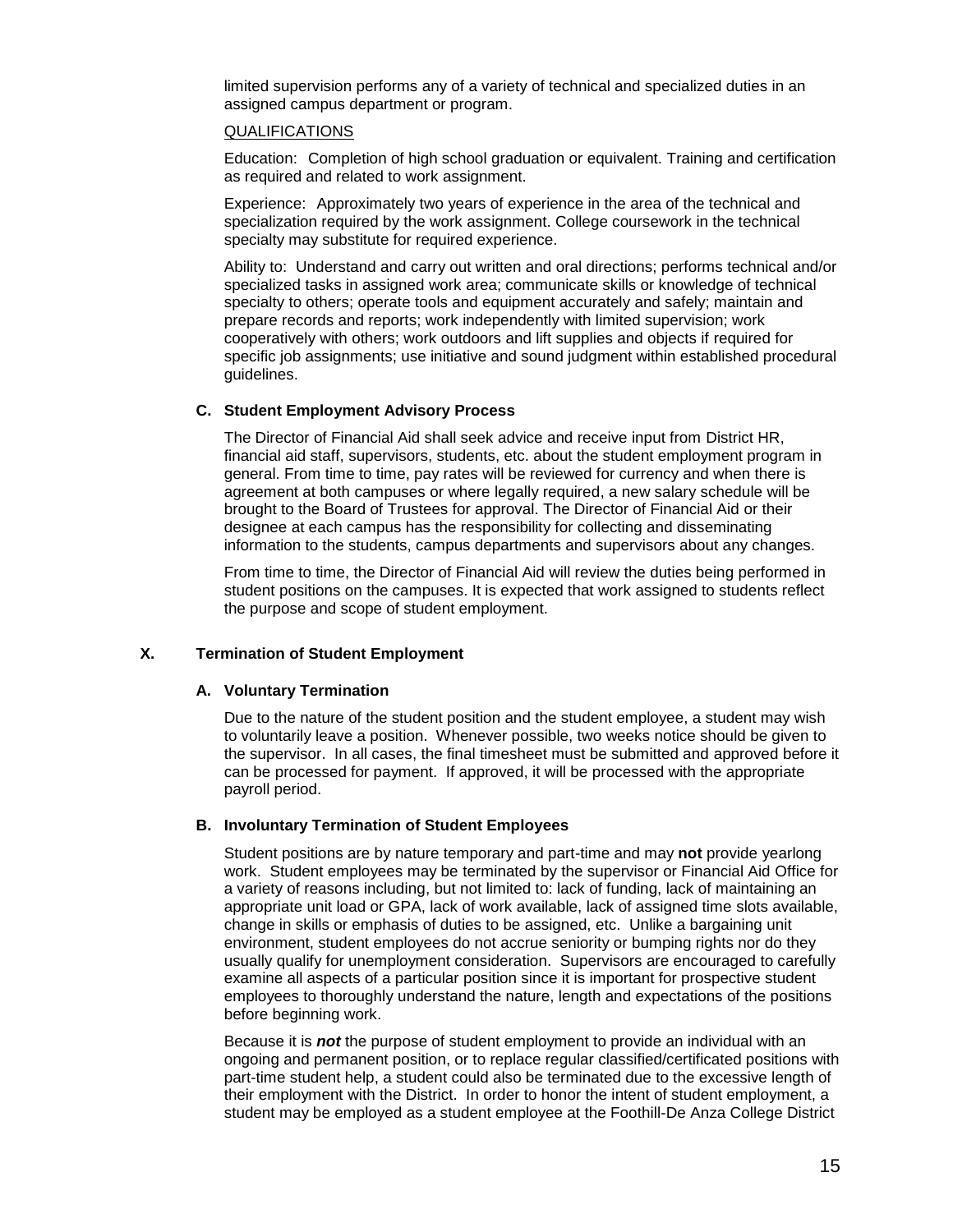until they have reached 180 total Foothill-De Anza attempted units. At that point the student becomes ineligible for student employment at the Foothill-De Anza District.

Student employees working under the Federal Work-Study program must continue to make financial aid Satisfactory Academic Progress to retain eligibility for employment throughout the year. If a student becomes disqualified from federal aid, their Federal Work-Study award will be terminated immediately as well.

#### **C. Dismissal from Student Employment**

In conformity with the standards utilized for regular contract staff members, student employees who are not performing at a satisfactory level in their position can be dismissed by their supervisor. In cases of unsatisfactory performance, whenever possible, supervisors are encouraged to work with the employee first to improve performance. The following are causes for dismissal:

- Incompetence in job performance
- Neglect of duty, including repeated absence
- Unauthorized absence
- Insubordination
- Negligence, willful damage to public property, or waste of public supplies or equipment
- Willful violation of any lawful regulations of the College or District
- Suspension or expulsion from the college
- Possession and/or under the influence of alcohol or illegal drugs on District grounds or while performing employment duties
- Disorderly or immoral conduct involving students or other persons on campus property or while performing employment duties
- Serious physical impairment interfering with fulfillment of employment duties
- Dishonesty or falsifying information given to the supervisor, College, or District

A final paycheck should be arranged with the District Payroll Office. In all cases, the final timesheet must be submitted and approved before it can be processed for payment. If approved, it will be processed with the appropriate payroll period.

#### **D. Grievance Procedure**

Although the District has made a commitment to ensure fair employment standards, it also realizes that there may be instances when a student employee may feel that he/she has been unfairly treated. When these situations do occur, the student employee should first attempt to resolve the grievance with his/her direct supervisor.

If this attempt fails, the student employee may submit a full written description of the grievance to the Director of Financial Aid or their designee. An appointment will be scheduled for the employee to discuss the matter.

Matters which involve discrimination, sexual assault, Americans with Disabilities Act, criminal behavior or sexual harassment will be referred to the campus coordinator who is responsible for implementing policies and procedures pertaining to that particular grievance.

In all others areas, the Director of Financial Aid or their designee will serve as a mediator and attempt to resolve the difference(s) between the parties. If the Director of Financial Aid rules in favor of the supervisor, the case is considered closed unless the student appeals to the appropriate supervisor of the Director of Financial Aid. If the mediator rules in favor of the student and the supervisor does not accept the mediator's recommendation, then the mediator will submit the recommendation to their supervisor for further resolution. Cases reviewed after the appeal will be considered final at the campus level. A student who wishes to pursue a grievance will have to appeal to the District Personnel Officer for further action.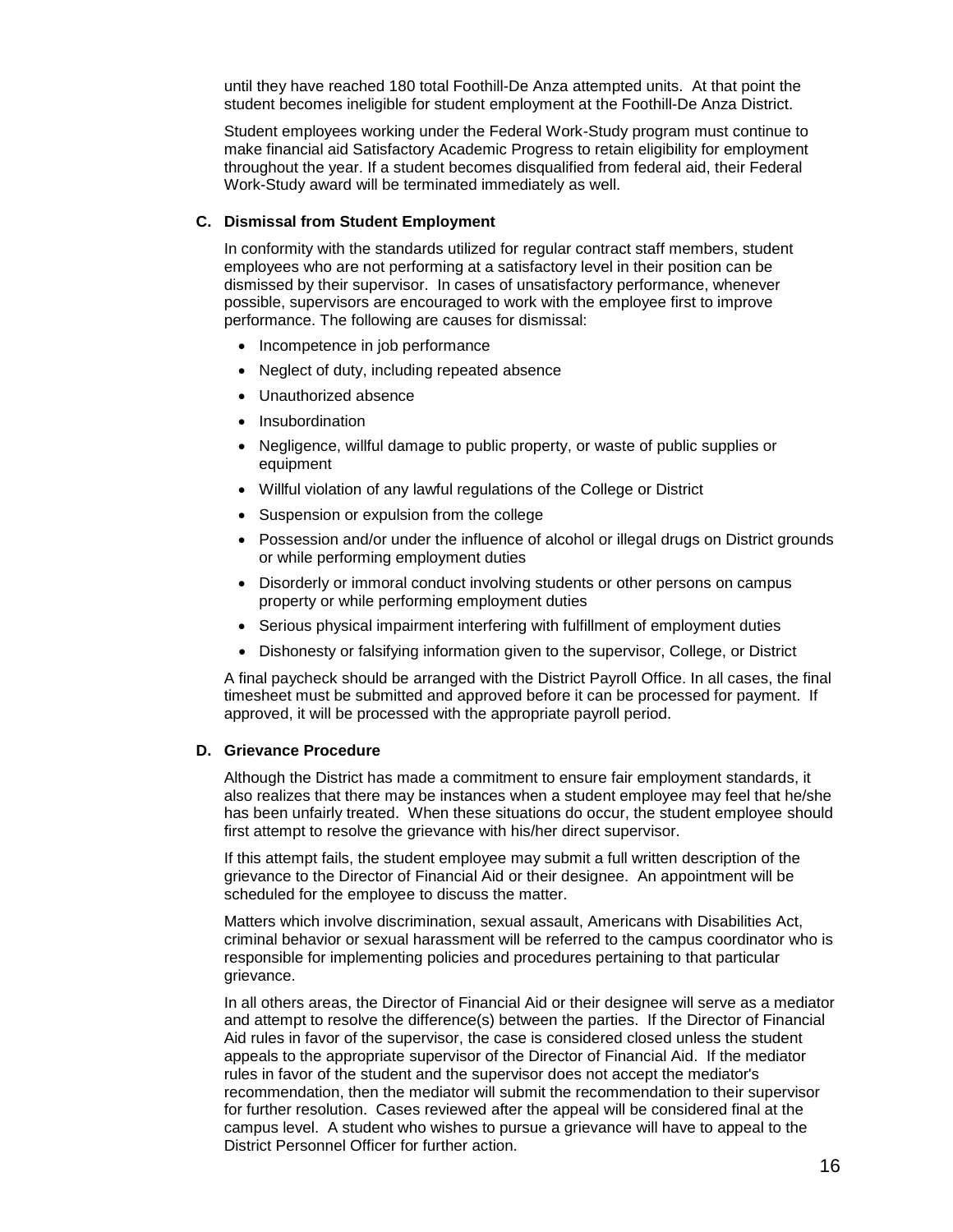## **XI. District Payroll**

### **A. Timesheets**

Timesheets are posted in the student's MyPortal account on the first working day of each month of valid employment. Timesheets are due the last working day of the month worked. Completed, approved timesheets must be signed by all required signers and submitted to Payroll by the  $5<sup>th</sup>$  calendar day of the following month for payment on the 15<sup>th</sup> of that month. Student timesheets not received and approved by the 5th will be too late for processing in that pay period. A paper timesheet will need to be created by the Financial Aid Office and submitted directly to Payroll. In most cases, the student will not be paid until the following pay period.

## **B. Paychecks/Direct Deposit**

Student employment is one of the monthly payrolls processed by the District Payroll Office. Pay is issued on the  $15<sup>th</sup>$  of each month. If that date falls on a non-working day, pay will be issued on the closest working day. If a student works in more than one department at a time, all hours will be paid on a single disbursement. Pay is disbursed by mail or by direct deposit. Direct deposit information may be opted for and updated by the student in their MyPortal account (https://myportal.fhda.edu).

### **C. Unclaimed Paychecks**

Paychecks returned in the mail will be held in the District Accounting Office.

### **D. Holding a Paycheck**

A hold may be placed on a payroll check through the District Payroll Office for matters that cannot be resolved through normal communications.

## **E. Lost Paychecks**

A lost paycheck must be reported to the District Payroll Office as soon as it is certain that the check is lost. A permanent stop payment will be placed on the check. The student will be asked to sign an affidavit stating the circumstances of the loss. A replacement check will be issued.

#### **F. Taxable Income**

All student wages, whether Federal Work-Study or District funded, are taxable income and subject to both federal and state income taxes. The W-4/DE-4 forms are available online if a student wishes to change his/her status at any time during employment. A Wage and Tax Statement (W-2 form) will be available online (MyPortal) by late January for all students who received earnings during the tax year. Students are encouraged to agree on their MyPortal to receive their W-2 form online only. Those who do not will also have their W-2 forms mailed in late January.

## **G. Social Security Tax (F.I.C.A.) and Medicare Tax (M.Q.F.E.)**

Student earnings are subject to Social Security taxes (F.I.C.A.) and Medicare taxes (M.Q.F.E.) unless a student meets the IRS exemption. The IRS exempts students who enroll at least halftime in 6 or more units within Foothill-De Anza Community College District. The District automatically flags students who meet these exemption criteria when processing the monthly payroll.

#### **H. Year End Payroll**

The close of the budget year occurs June 30. Therefore, timesheets for the month of June and any other late timesheets for the year must be submitted promptly on the following workday to be paid and charged to the correct budget code. Timesheets received late will be paid from the subsequent year's budget. *Late Federal Work-Study*